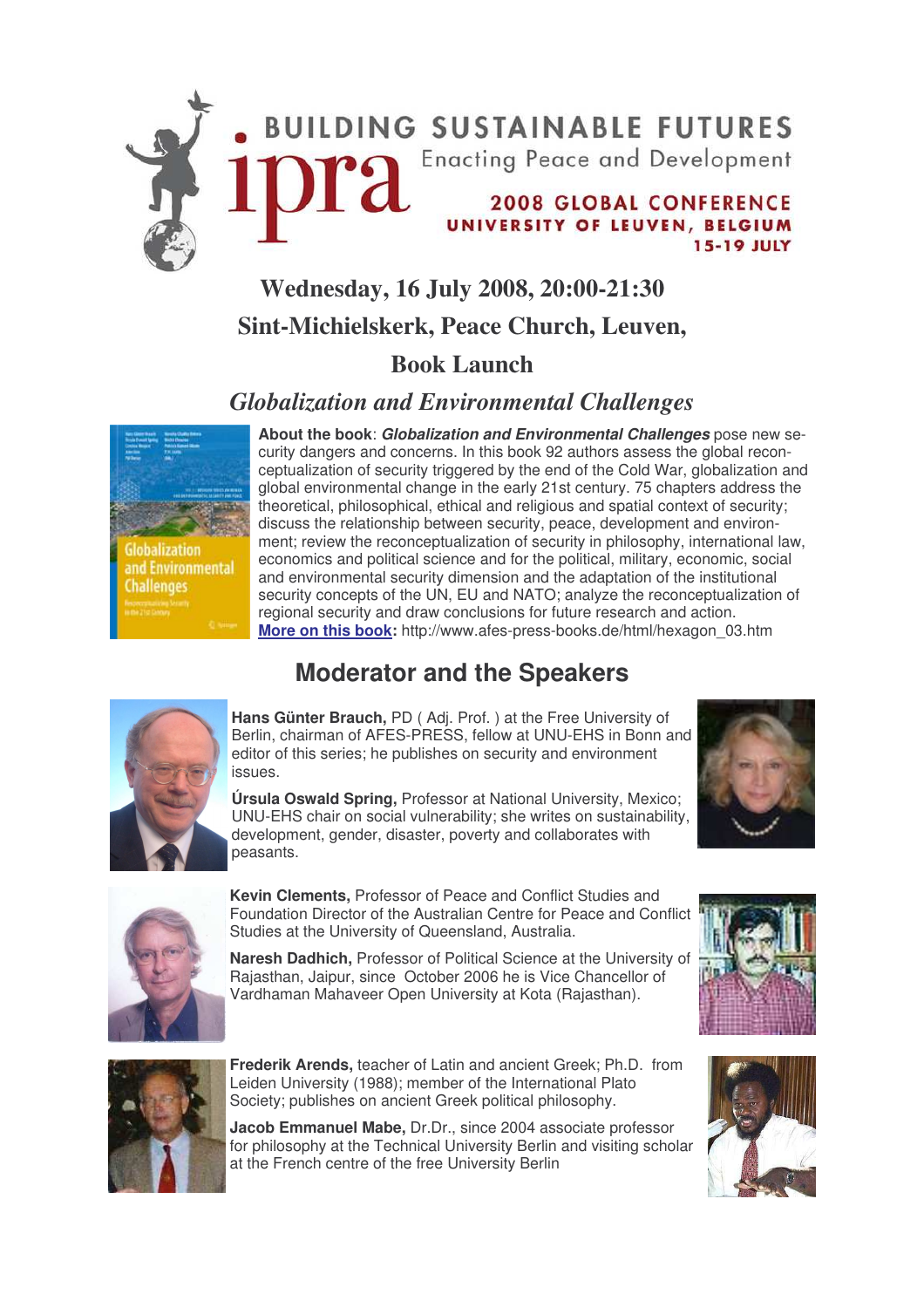### **Time Schedule**

- **20.00-20.10 Kevin Clements: Introduction and moderation**
- **20.10-20.25 Hans Günter Brauch: Presentation of the Hexagon Book Series and volume III**
- **20.25-20.40 Ursula Oswald Spring. Oriental and indigenous thinking on Peace in Latin America**
- **20.40-20.55 Naresh Dadhich: Thinking on Security in Hinduism**
- **20.55-21.10 Frederik Arends; From Homer to Hobbes and Beyond – Aspects of Security in the European Tradition**
- **21.10-21.25 Jacob Emmanuel Mabe: Security in African Philosophy and Ethics**
- **21.25-21.30 Kevin Clements: Conclusions:**

### **Biographies of the Speakers**

**Kevin P Clements** (New Zealand): is Professor of Peace and Conflict Studies and Foundation Director of the Australian Centre for Peace and Conflict Studies at the University of Queensland, Australia. He was Secretary General of International Alert (1999- 2003) when he was on the Board of the European Centre for Conflict Prevention and past President of the European Peace Building Liaison Office in Brussels. From 1994-2000 he was the Vernon and Minnie Lynch Chair of Conflict Resolution at the Institute for Conflict Analysis and Resolution at George Mason University (Virginia, USA) he directed from 1994-1999. Prior he was director of the Quaker United Nations Office in Geneva, head of the Peace Research Centre at the Australian National University in Canberra, a senior lecturer in Sociology and Co-ordinator of Peace Studies at Canterbury University, Christchurch New Zealand, lecturer in Sociology at Hong Kong University, and a post doctoral fellow at Oxford University.

His career has been a combination of academic analysis and practice in the areas of peacebuilding and conflict transformation. He has been an advisor to the New Zealand, Australian, British, Swedish and Dutch governments on conflict prevention, peace, defence and security issues. He was a member of the New Zealand Government's Defence Committee of Enquiry in 1985. From 1994-1998 he was President of the International Peace Research Association (IPRA), and from 1995-2000 he was President of the IPRA Foundation and from 1995-2000 he was Secretary General of the Asia Pacific Peace Research Association (APPRA). He has been a consultant to non governmental and intergovernmental organizations on disarmament, arms control, conflict resolution, development and regional security issues. He has written or edited 6 books and over 150 chapters and articles on conflict transformation, peace-building, preventive diplomacy and development.

*Address:* Prof. Dr. Kevin P. Clements, Australian Centre for Peace and Conflict Studies, University of Queensland, St Lucia, Brisbane, Qld, 4072, Australia. *Email:*< k.clements@uq.edu.au >

*Website: <*http://www.uq.edu.au/acpacs/>.

**Hans Günter Brauch** (Germany): Dr. phil. habil, Adj. Prof. (Privatdozent) at the Faculty of Political Science and Social Sciences, Free University of Berlin; since 2005 fellow at the Institute on Environment and Human Security of the United Nations University (UNU-EHS) in Bonn; since 1987 chairman of Peace Research and European Security Studies (AFES-PRESS). He was guest professor of international relations at the universities of Frankfurt on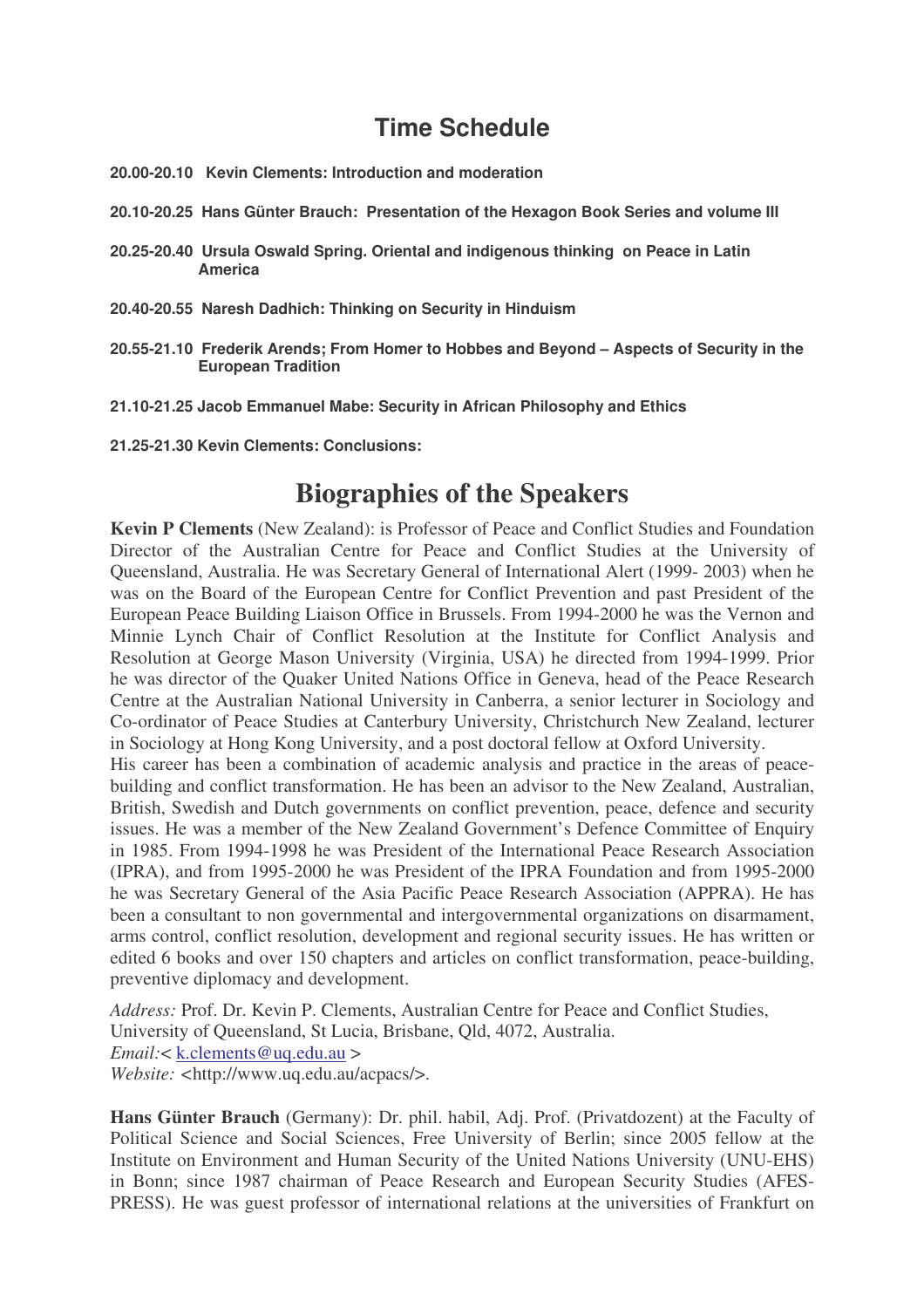Main, Leipzig and Greifswald and at the teachers training college in Erfurt. From 1976-1989 he was research associate at Heidelberg and Stuttgart universities, a research fellow at Harvard and Stanford University and he was also teaching at the universities of Darmstadt, Tübingen, Stuttgart and Heidelberg.

*Publications*: He has published 63 books, studies and reports in English and German; 143 book chapters, 78 articles in journals on security, armament, climate, energy and migration policies and on Mediterranean issues, about 100 internet publications of keynote speeches and conference presentations. Recent *German* monographs: (Co-ed. with H. v.d. Graaf, J. Grin, W. Smit): *Militärtechnikfolgenabschätzung und präventive Rüstungskontrolle*, 1997; *Klimapolitik der Schwellenstaaten Südkorea, Mexiko und Brasilien; Osterweiterung der Europäischen Union. Umwelt- und Energiepolitik der Tschechischen Republik*, 2000. Books in English: (Co-ed. with D.L. Clark): *Decisionmaking for Arms Limitation - Assessments and Prospects,* 1983; (Ed.): *Star Wars and European Defence - Implications for Europe: Perceptions and Assessments*, 1987; (Co-author with R. Bulkeley): *The Anti-Ballistic Missile Treaty and World Security*, 1988; (Ed.): *Military Technology, Armaments Dynamics and Disarmament*, 1989; (Co-ed. with R. Kennedy*): Alternative Conventional Defense Postures in the European Theater*, Vol. 1: *The Military Balance and Domestic Constraints*, 1990; Vol. 2: *Political Change in Europe: Military Strategy and Technology*, 1992; Vol. 3: *Military Alternatives for Europe after the Cold War*, 1993; (Co-ed. with H.J. v.d. Graaf, J. Grin; W. Smit): *Controlling the Development and Spread of Military Technology*, 1992; (Co-ed. with A. Marquina): *Confidence Building and Partnership in the Western Mediterranean. Tasks for Preventive Diplomacy and Conflict Avoidance,* 1994; *Energy Policy in North Africa (1950- 2050). From Hydrocarbon to Renewables*, 1997; (Co-ed. with A. Marquina, A. Biad): *Euro-Mediterranean Partnership for the 21 st Century,* 2000; (Co-ed. with A Marquina): *Political Stability and Energy Cooperation in the Mediterranean* (2000); *Liberalisation of the Energy Market for Electricity and Gas in the European Union: a Survey and implications for the Czech Republic,* 2002; *Security and Environment in the Mediterranean. Conceptualising Security and Environmental Conflicts*, 2003; *Environmental Dimension of Human Security: Freedom from Hazard Impact* and *Threats, Challenges*, *Vulnerabilities and Risks in Environmental and Human Security*, 2005.

*Address*: PD Dr. Hans Günter Brauch, Alte Bergsteige 47, 74821 Mosbach, Germany. *Email*: <br/> <br/> <br/>  $\triangle$  afes-press.de>

*Website*: < http://www.afes-press.de> and <http://www.afes-press-books.de/>.

**Úrsula Oswald Spring** (Mexico), full time professor/researcher at the National University of Mexico (UNAM) in the Regional Multidisciplinary Research Center (CRIM) and first MunichRe Foundation Chair on Social Vulnerability at the United National University Institute for Environment and Human Security (UNU-EHS) for 2005-2009. She was the first Secretary General of the Colegio de Tlaxcala; General Attorney of Ecology in the State of Morelos (1992-1994) and National Delegate of the Federal General Attorney of Environment from 1994-1995. As Minister of Ecological Development in the State of Morelos (1994-1998) she planted over 30 million trees, promoted environmental education from childhood on and produced drinking water for the whole population with a reduction of 65% in infant mortality due to water-born illnesses. Between 1998 and 2000, she was President of the International Peace Research Association, and later General Secretary of the Latin-American Council for Peace Research (2002-2006). She studied medicine, clinical psychology, anthropology, ecology, classical and modern languages and obtained her Ph.D from the University of Zürich (1978). For her scientific work she received the *Price Sor Juana Inés de la Cruz* (2005), the *Environmental Merit in Tlaxcala*, Mexico (2005. 2006); the *Price of Development of the UN* in Geneva. She was recognized as *Women Academic in UNAM* in 1990 and 2000; *Women of the Year* 2000. She works on non-violence and sustainable agriculture with groups of peasants and women and is the representative for Latin American of *Diverse Women for Diversity*.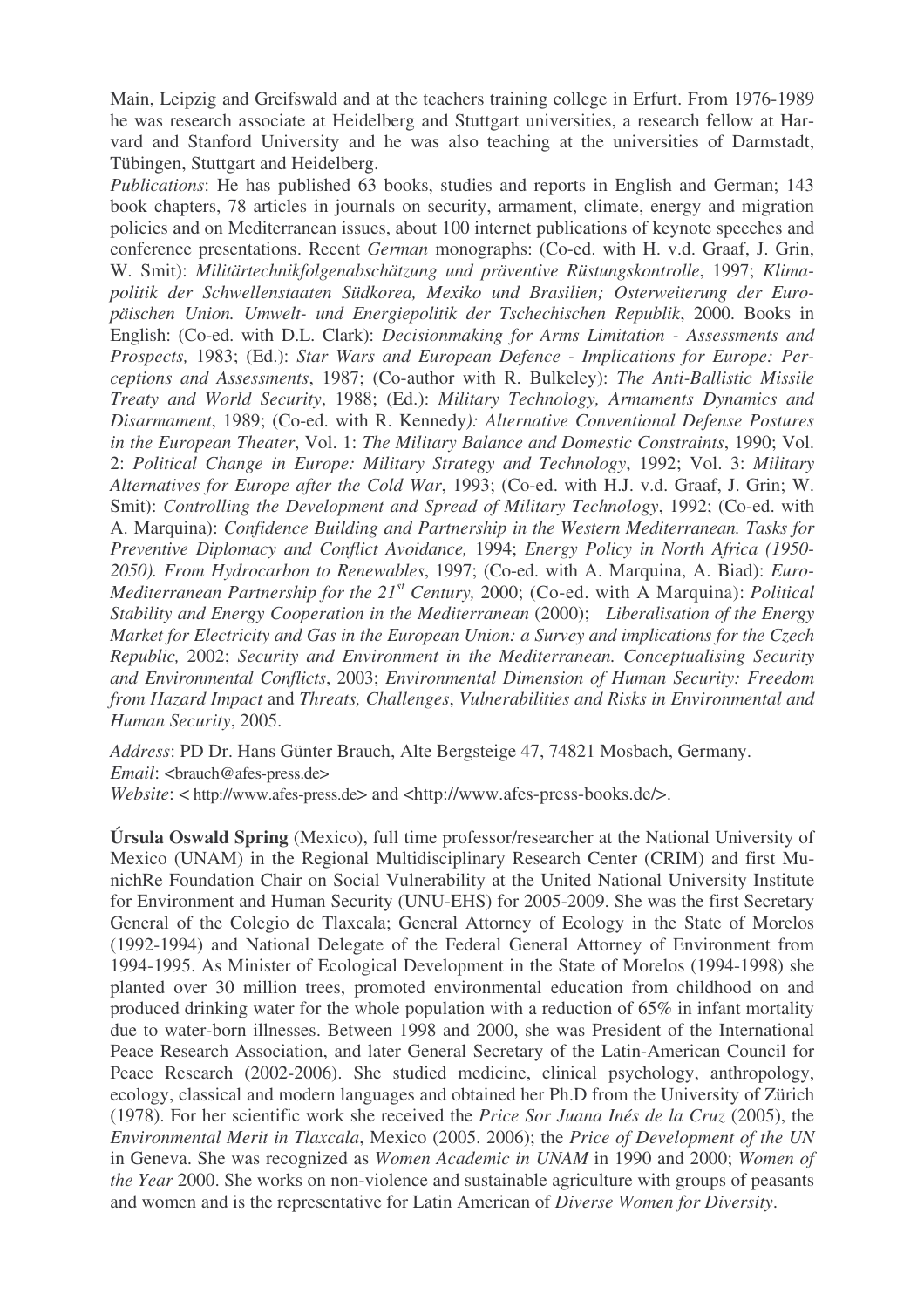She has written 45 books and more than 315 scientific articles and book chapters on sustainability, water, gender, development, poverty, drug consumption, brain damage due to under-nourishment, peasantry, social vulnerability, genetic modified organisms, bioethics and human, gender and environmental security, peace and conflict resolution, democracy and conflict negotiation. Among her major publications are: (Co-author with Rudolf Strahm): *Why we are so poor?* (translated into 17 languages, 1.5 million copies); *Unterentwicklung als Folge von Abhängigkeit* (Berne: Lang, 1978); *Mercado y Dependencia* (México, D.F.: Ed. Nueva Imagen, 1979); *Piedras en el Surco* (México, D.F.: UAM-X, 1983); *Campesinos Protagonistas de su Historia: la Coalición de los Ejidos Colectivos de los Valles del Yaqui y Mayo, una Salida a la Cultura de la Pobreza* (México, D.F.: UAM-X, 1986); *Estrategias de Supervivencia en la Ciudad de México* (Cuernavaca: CRIM/UNAM, 1991); *Fuenteovejuna o Caos Ecológico* (Cuernavaca: CRIM/UNAM, 1999); (Ed.): *Peace Studies from a Global Perspective: Human Needs in a Cooperative World* (New Delhi: Mbooks, 2000); (Co-author with Mario Salinas): *Gestión de Paz, Democracia y Seguridad en América Latina* (México, D.F.: UNAM-CRIM/Coltlax, Böll, 2002); (Ed.): *El recurso agua en el Alto Balsas* (México, D.F.: IGF, CRIM/UNAM, 2003); (Ed.): *Soberanía y Desarrollo Regional. El México que queremos* (México, D.F.: UNAM, 2003); (Ed.): *Resolución noviolenta de conflictos en sociedades indígenas y minorías* (México, D.F.: CLAIP, IPRA & Böll Fundation, COLTLAX, 2004); *El valor del agua: una visión socioeconómica de un Conflicto Ambiental* (COLTLAX, CONACYT, 2005); (Ed.): *International Security, Peace, Development, and Environment*, Book 39: *Encyclopaedia on Life Support Systems* (Paris: UNESCO - EOLSS, UK, online); *Gender and Disasters* (Bonn: UNU-EHS, 2007).

*Address:* Prof. Dr. Úrsula Oswald Spring, Priv. Río Bravo Núm.1, Col Vistahermosa, Cuernavaca, Morelos, 62290 México.

*Email:* <uoswald@gmail.com> and <uoswald @servidor.unam.mx>

*Website:* <http://www.afes-press.de/html/download\_oswald.html>

**Naresh Dadhich** (India), Ph.D. is a Professor of Political Science at the University of Rajasthan, Jaipur, where he has been teaching post graduate classes since 1978. Since October 2006 he is Vice Chancellor of Vardhaman Mahaveer Open University at Kota (Rajasthan). He has worked on Gandhism and Peace Studies. His Ph.D. comparing Gandhi and existentialism is one of the earliest studies in comparative literature on Gandhi. He authored six books and numerous articles in scholarly journals, among them: *Nonviolence, Peace and Politics:Understanding Gandhi* (2003). His is the first book in Hindi on John Rawls's theory of Justice. He is a popular speaker and has travelled extensively in India and abroad for invited lectures. He is a referee for prestigious professional journals in the UK and in Australia and sit on the editorial board of the *Journal of Peace Education* (Taylor & Francis). He was the first Convener from Asia of the Peace Education Commission of the International Peace Research Association (2002-2006) and he published its newsletter: *Peace Building*. He received a prestigious Pell Fellowship of Salve Regina University (USA) in 2005. Prof. Dadhich was Director of the Center for Gandhian Studies at Rajasthan University (1996- 2000) where he launched the publication of *Gandhian Studies* and organized national and international seminars and conferences. He has popularized Peace Studies and Peace Education in India through conferences, lectures and seminars. At Vardhaman Mahaveer Open University he has introduced a six month certificate one year diploma course on 'Gandhian Theory of Nonviolent Conflict Resolution' or *Gandhigiri*.

*Address*: prof. Dr. Naresh Dadhich, Vice Chancellor, Vardhaman Mahaveer Open University, Rawatbhata Road, Kota (Rajasthan) India; Permanent Address: 2-K-12, Jawahar Nagar, Jaipur 203004, India.

*Email*: <nareshdadhich@gmail.com> and: <vc\_vmou@yahoo.com>

*Websites*: <http://en.wikipedia.org/wiki/University\_of\_Rajasthan>; and; <http://en.wikipedia. org/w/index.php?title=Vardhaman\_Mahaveer\_Open\_University&action=edit>.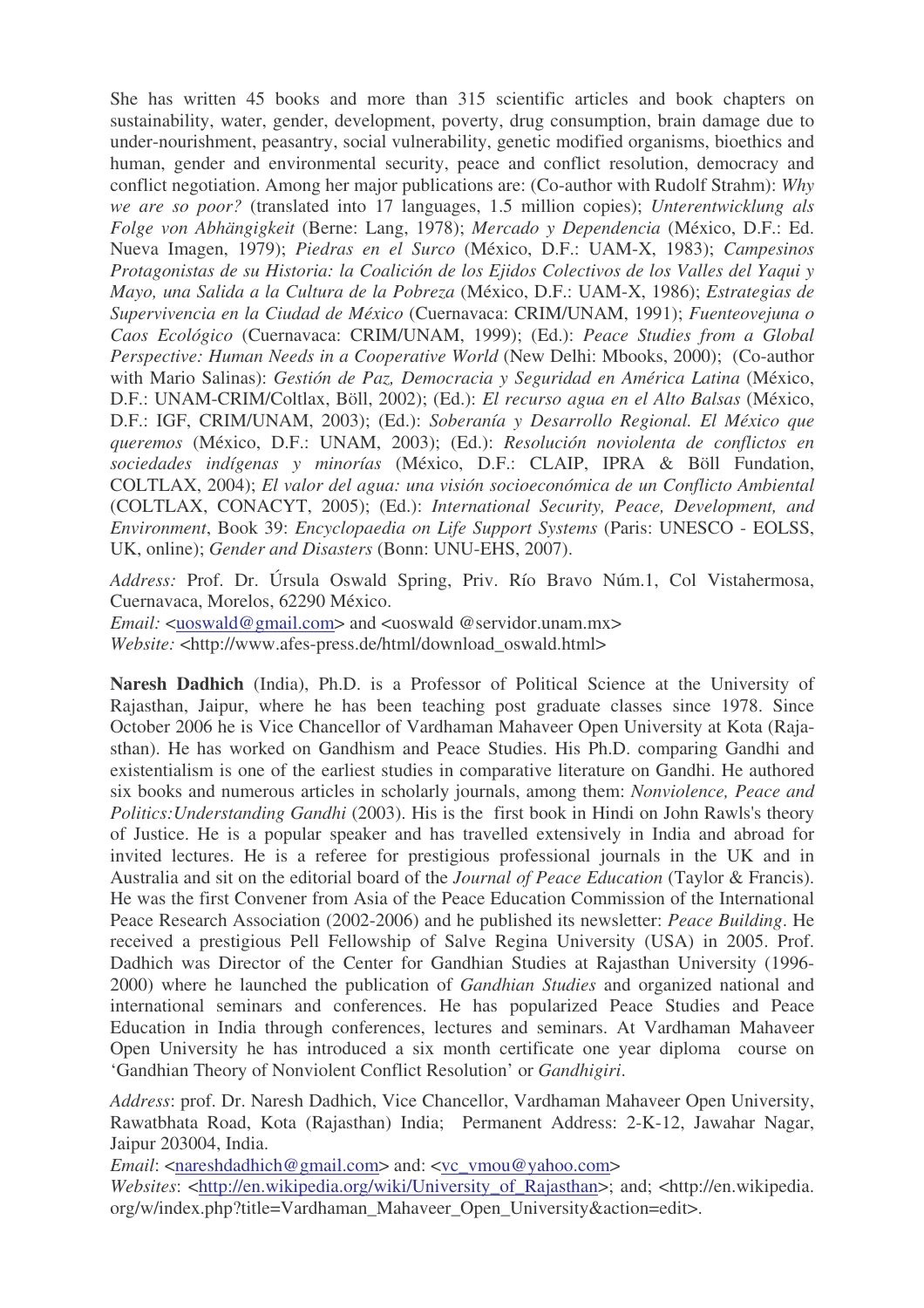**J. F. [Frederik] M. Arends** (The Netherlands): retired teacher (1973-2006) of Latin and ancient Greek at Bonaventura College, Leiden (The Netherlands). He studied classical philology and philosophy at the universities of Leiden (MA, 1968) and Heidelberg; was fellow of the Netherlands Institute for Advanced Studies (NIAS) at Wassenaar (1982-1983). Ph.D. from Leiden University (1988). Guest lectures on Plato's *Republic* at the Free University (V.U.) of Amsterdam (1984-1985) and at Leiden University (2002-2003). Publications on ancient Greek political philosophy include: *Die Einheit der Polis. Eine Studie über Platon's Staat*. Ph.d. Dissertation (Leiden: Brill, 1988) and the following articles: "Could Plato be an Ally against the Decay of Democracy?", in: Boudouris, K. (Ed.): *Platonic Political Philosophy and Contemporary Democratic Theory* (Athens 1997); "Plato as a Problem-Solver. The Unity of the Polis as a Key to the Interpretation of Plato's Republic", in: Ostenfeldt, E.N. (Ed.): *Essays on Plato's Republic* (Aarhus U.P., 1998); "Survival, War and Unity of the Polis in Plato's Statesman", in: *Polis* 12 (1993): 154-83; "The Long March to Plato's Statesman", in: *Polis* 16 (1999): 93-125; "The Long March to Plato's Statesman Continued", in: *Polis* 18 (2001): 125-52; "Plato's Anticipation of a Polis without an Outside: the Transformation of the Outside-Inside Problem", in: *Politeia*, *Politikos*, *Timaios* and *Nomoi*", in: Boudouris, K. (Ed.): *Polis and Cosmopolis: Problems of a Global Era*, Vol. II (Athens 2003); "Why Socrates came too late for Gorgias' epideixis: Plato's Gorgias as political philosophy", in: Erler, M.; Brisson, L. (Eds.): *Gorgias – Menon; Selected Papers from the Seventh Symposium Platonicum* (Sankt Augustin: Academia Verlag, 2007).

*Address*: Dr. J. F. M. Arends, Witte Singel 79, 2311 BP Leiden, The Netherlands. *Email*: <jfmarends@hotmail.com>.

**Jacob Emmanuel Mabe** (Germany/Cameroon) was born in 1959 in Cameroon. He holds two doctorates in political science from the University of Augsburg (1992) and in philosophy from the university of Munich (1995), and habilitation from the Technical University in Berlin (2004). He has been teaching political science and philosophy at several universities in Germany. Since 2004 he teaches as Associate Professor for intercultural philosophy at the Technical University and at the Centre of French Studies of the Free University in Berlin. He was also a guest scientist at the Research Centre for European Enlightenment in Potsdam. He is the editor and co-author of the African lexicon, the most important contemporary encyclopaedia on all questions of Africa, as well as author of several books and articles. His is President of the German Society of French Speaking Philosophy and Chairman of the Anton-Wilhelm-Amo Society. He recent published books are: *Mündliche und schriftliche Formen philosophischen Denkens in Afrika - Grundzüge einer Konvergenzphilosophie* (Frankfurt: Peter Lang, 2005); *Wilhelm Anton Amo interkulturell gelesen* (Nordhausen: Traugott Bautz, 2007). He is presently writing two new books on: *Thinking with the body* (Stuttgart: Klett-Cotta 2008) and *La philosophie africaine et la pensée convergentialiste* (Paris: L'Harmattan 2008).

*Address*: PD Dr. Dr. Jacob Emmanuel Mabe, Technische Universität Berlin, Institut für Philosophie, Wissenschaftstheorie, Technik- und Wissenschaftsgeschichte, Strasse des 17. Juni 135, D-10623 Berlin, Germany.

*Email*: <Jacobemabe@t-online.de> *Website*: <www.Jacobmabe.de>